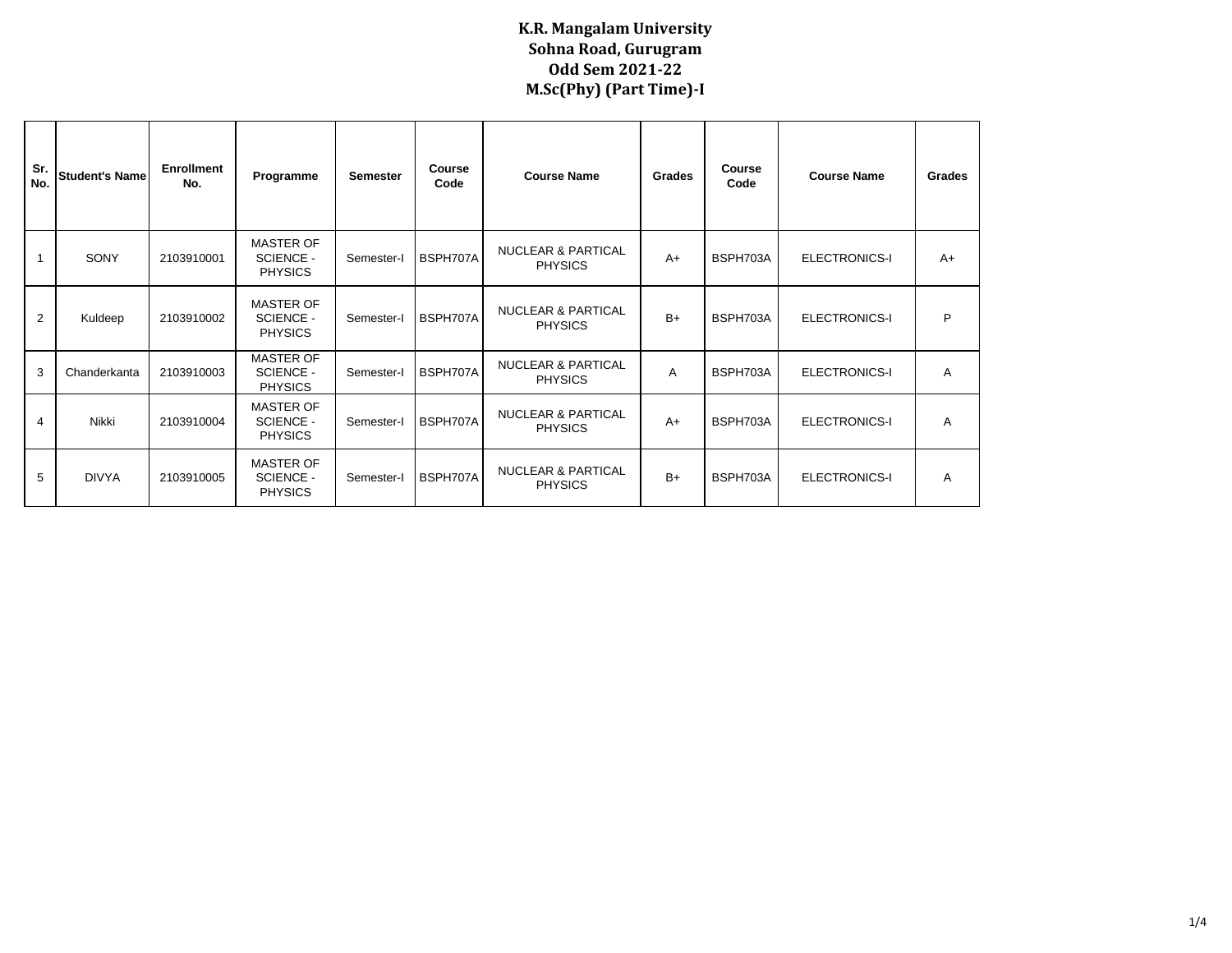| Sr.<br>No.     | <b>Student's Name</b> | <b>Enrollment</b><br>No. | Programme                                       | <b>Semester</b> | <b>Course Code</b> | <b>Course Name</b>                               | Grades  | Course<br>Code                       | <b>Course Name</b>                   | Grades |
|----------------|-----------------------|--------------------------|-------------------------------------------------|-----------------|--------------------|--------------------------------------------------|---------|--------------------------------------|--------------------------------------|--------|
| 1              | SONY                  | 2103910001               | <b>MASTER OF</b><br>SCIENCE -<br><b>PHYSICS</b> | Semester-I      | BSPH705A           | <b>CLASSICAL MECHANICS-I</b>                     | $\circ$ | BSPH701A                             | MATHEMATICAL METHODS<br>OF PHYSICS-I | $A+$   |
| $\overline{2}$ | Kuldeep               | 2103910002               | MASTER OF<br>SCIENCE -<br><b>PHYSICS</b>        | Semester-I      | BSPH705A           | B<br><b>CLASSICAL MECHANICS-I</b>                |         | BSPH701A                             | MATHEMATICAL METHODS<br>OF PHYSICS-I | A      |
| 3              | Chanderkanta          | 2103910003               | <b>MASTER OF</b><br>SCIENCE -<br><b>PHYSICS</b> | Semester-       | BSPH705A           | <b>CLASSICAL MECHANICS-I</b><br>$A+$             |         | BSPH701A                             | MATHEMATICAL METHODS<br>OF PHYSICS-I | $A+$   |
| 4              | Nikki                 | 2103910004               | <b>MASTER OF</b><br>SCIENCE -<br><b>PHYSICS</b> | Semester-I      | BSPH705A           | <b>CLASSICAL MECHANICS-I</b>                     | $A+$    | BSPH701A                             | MATHEMATICAL METHODS<br>OF PHYSICS-I | $A+$   |
| 5              | <b>DIVYA</b>          | 2103910005               | <b>MASTER OF</b><br>SCIENCE -<br><b>PHYSICS</b> | Semester-       | BSPH705A           | BSPH701A<br><b>CLASSICAL MECHANICS-I</b><br>$A+$ |         | MATHEMATICAL METHODS<br>OF PHYSICS-I | $A+$                                 |        |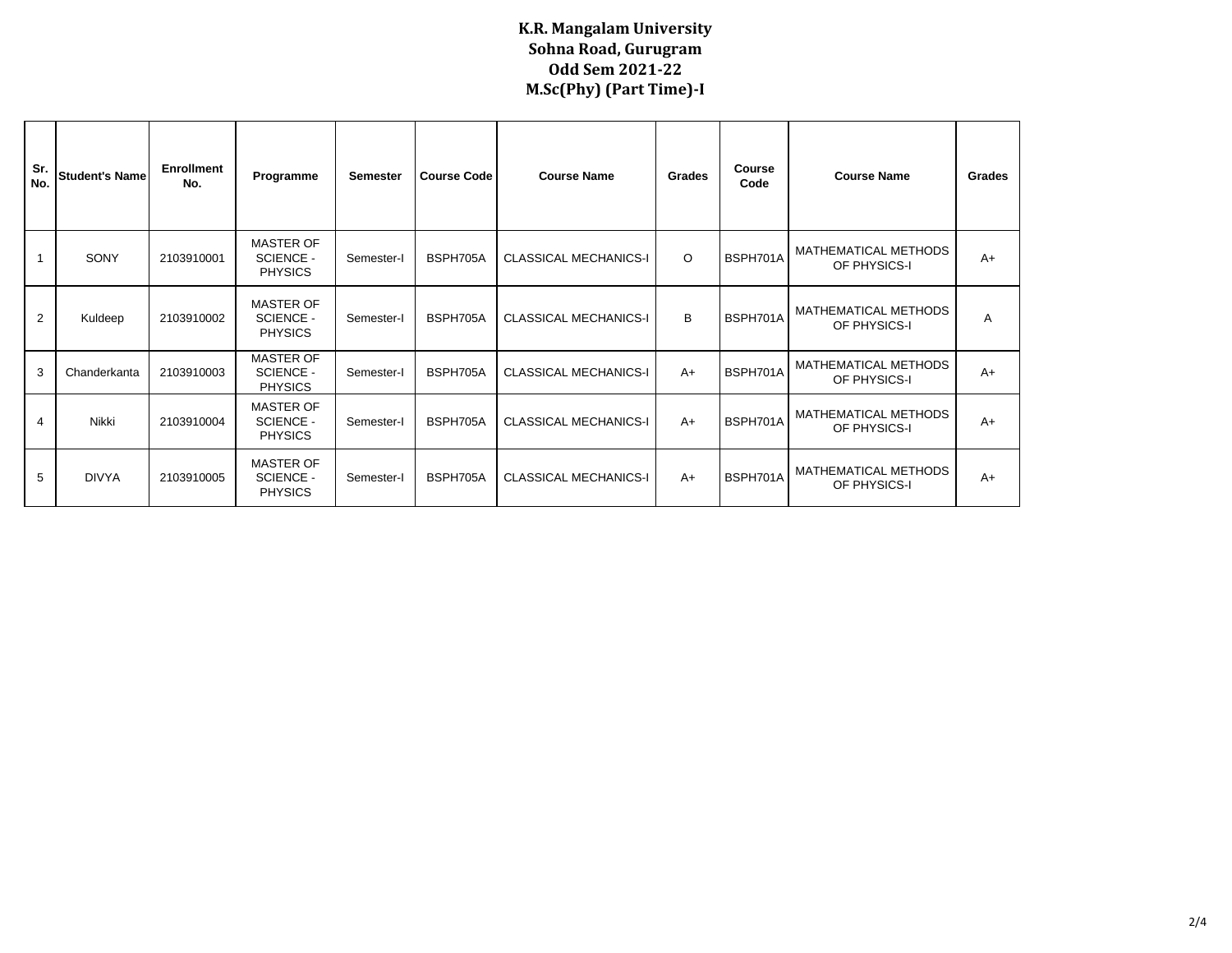| Sr.<br>No.     | <b>Student's Name</b> | <b>Enrollment</b><br>No. | Programme                                              | <b>Semester</b> | <b>Course</b><br>Code | <b>Course Name</b>                           | <b>Grades</b> | <b>Course Code</b> | <b>Course Name</b>                               | Grades |
|----------------|-----------------------|--------------------------|--------------------------------------------------------|-----------------|-----------------------|----------------------------------------------|---------------|--------------------|--------------------------------------------------|--------|
| -1             | SONY                  | 2103910001               | <b>MASTER OF</b><br><b>SCIENCE -</b><br><b>PHYSICS</b> | Semester-I      | BSMA711A              | ADVANCED MATLAB<br><b>PROGRAMMING</b>        | $A+$          | BSMA771A           | <b>ADVANCED MATLAB</b><br>PROGRAMMING LAB        | $A+$   |
| $\overline{2}$ | Kuldeep               | 2103910002               | <b>MASTER OF</b><br><b>SCIENCE -</b><br><b>PHYSICS</b> | Semester-I      | BSMA711A              | ADVANCED MATLAB<br><b>PROGRAMMING</b>        | A<br>BSMA771A |                    | <b>ADVANCED MATLAB</b><br>PROGRAMMING LAB        | C      |
| 3              | Chanderkanta          | 2103910003               | <b>MASTER OF</b><br><b>SCIENCE -</b><br><b>PHYSICS</b> | Semester-I      | BSMA711A              | <b>ADVANCED MATLAB</b><br><b>PROGRAMMING</b> | $A+$          | BSMA771A           | ADVANCED MATLAB<br><b>PROGRAMMING LAB</b>        | Α      |
| 4              | Nikki                 | 2103910004               | <b>MASTER OF</b><br><b>SCIENCE -</b><br><b>PHYSICS</b> | Semester-I      | BSMA711A              | ADVANCED MATLAB<br><b>PROGRAMMING</b>        | $A+$          | BSMA771A           | <b>ADVANCED MATLAB</b><br><b>PROGRAMMING LAB</b> | $A+$   |
| 5              | <b>DIVYA</b>          | 2103910005               | <b>MASTER OF</b><br><b>SCIENCE -</b><br><b>PHYSICS</b> | Semester-I      | BSMA711A              | ADVANCED MATLAB<br><b>PROGRAMMING</b>        | $A+$          | BSMA771A           | ADVANCED MATLAB<br><b>PROGRAMMING LAB</b>        | A      |